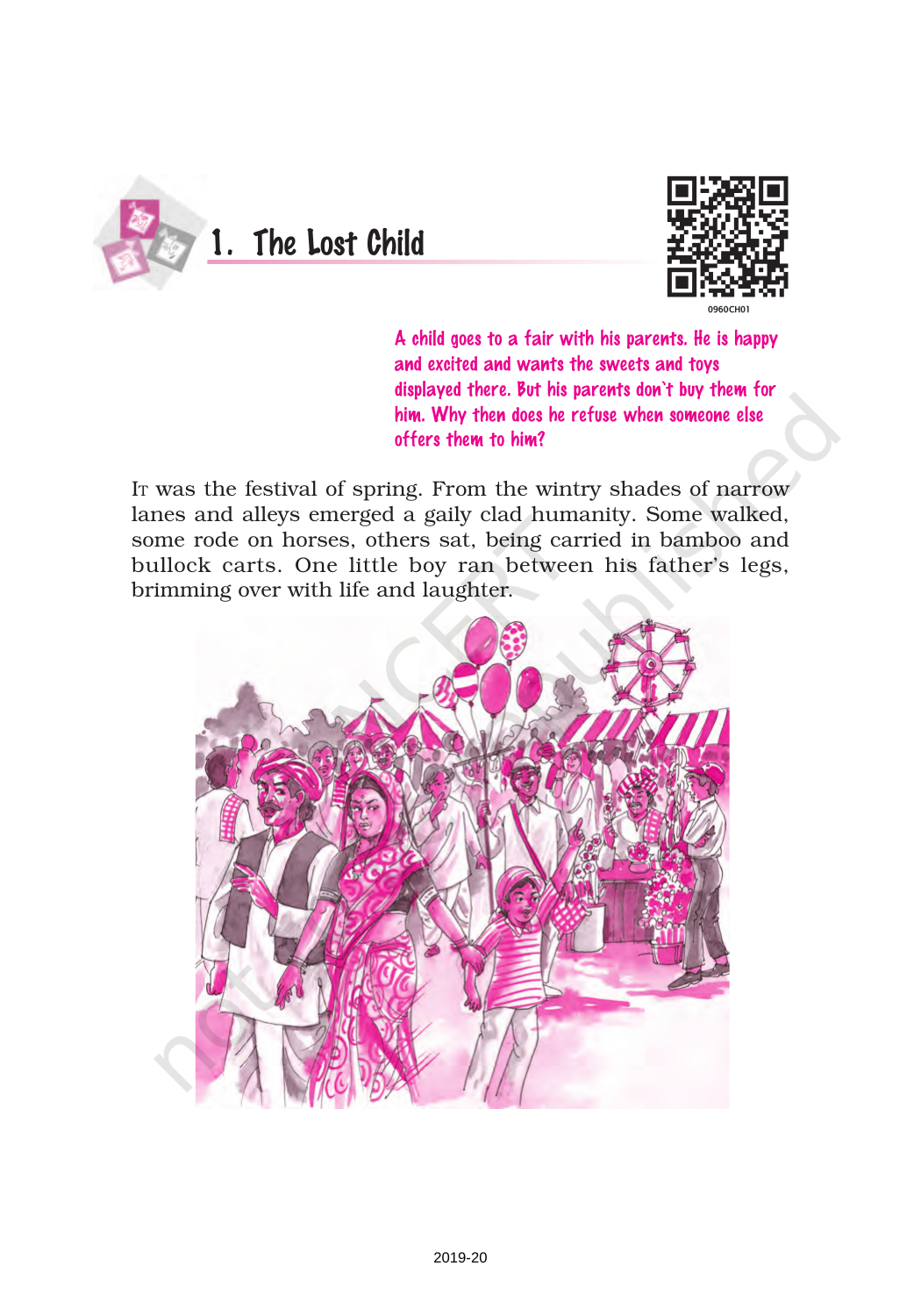"Come, child, come," called his parents, as he lagged behind, fascinated by the toys in the shops that lined the way.

He hurried towards his parents, his feet obedient to their call, his eyes still lingering on the receding toys. As he came to where they had stopped to wait for him, he could not suppress the desire of his heart, even though he well knew the old, cold stare of refusal in their eyes.

"I want that toy," he pleaded.

His father looked at him red-eyed, in his familiar tyrant's way. His mother, melted by the free spirit of the day was tender and, giving him her finger to hold, said, "Look, child, what is before you!"

It was a flowering mustard-field, pale like melting gold as it swept across miles and miles of even land.

A group of dragon-flies were bustling about on their gaudy purple wings, intercepting the flight of a lone black bee or butterfly in search of sweetness from the flowers. The child followed them in the air with his gaze, till one of them would still its wings and rest, and he would try to catch it. But it would go fluttering, flapping, up into the air, when he had almost caught it in his hands. Then his mother gave a cautionary call: "Come, child, come, come on to the footpath."

He ran towards his parents gaily and walked abreast of them for a while, being, however, soon left behind, attracted by the little insects and worms along the footpath that were teeming out from their hiding places to enjoy the sunshine.

"Come, child, come!" his parents called from the shade of a grove where they had seated themselves on the edge of a well. He ran towards them.

A shower of young flowers fell upon the child as he entered the grove, and, forgetting his parents, he began to gather the raining petals in his hands. But lo! he heard the cooing of doves and ran towards his parents, shouting, "The dove! The dove!" The raining petals dropped from his forgotten hands.

"Come, child, come!" they called to the child, who had now gone running in wild capers round the banyan tree, and gathering him up they took the narrow, winding footpath which led to the fair through the mustard fields.



2 / Moments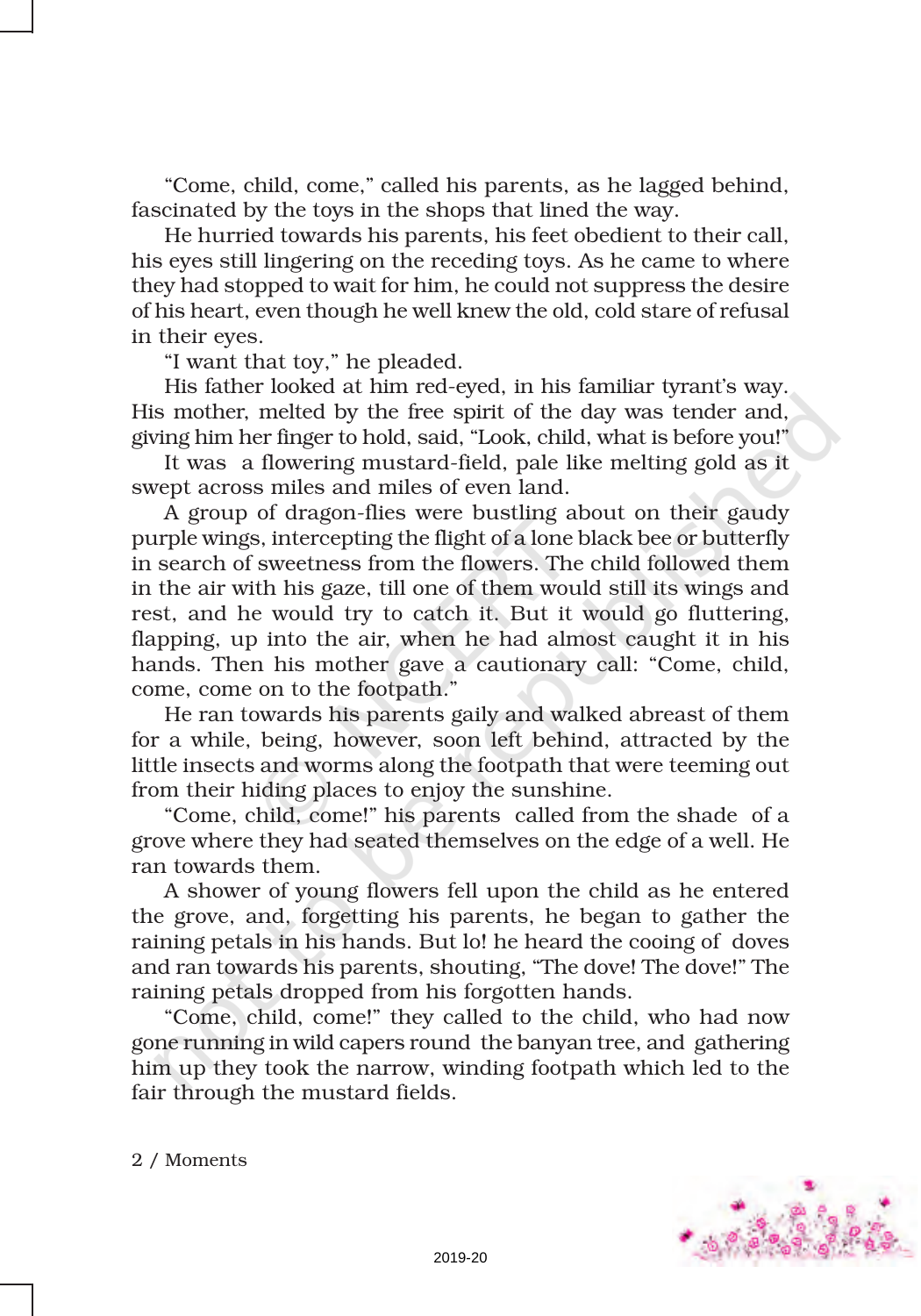As they neared the village the child could see many other footpaths full of throngs, converging to the whirlpool of the fair, and felt at once repelled and fascinated by the confusion of the world he was entering.

A sweetmeat seller hawked, "*gulab-jaman, rasagulla, burfi, jalebi*," at the corner of the entrance and a crowd pressed round his counter at the foot of an architecture of many coloured sweets, decorated with leaves of silver and gold. The child stared openeyed and his mouth watered for the *burfi* that was his favourite sweet. "I want that *burfi*," he slowly murmured. But he half knew as he begged that his plea would not be heeded because his parents would say he was greedy. So without waiting for an answer he moved on.

A flower-seller hawked, "A garland of *gulmohur*, a garland of *gulmohur*!" The child seemed irresistibly drawn. He went towards the basket where the flowers lay heaped and half murmured, "I want that garland." But he well knew his parents would refuse to buy him those flowers because they would say that they were cheap. So, without waiting for an answer, he moved on.

A man stood holding a pole with yellow, red, green and purple balloons flying from it. The child was simply carried away by the rainbow glory of their silken colours and he was filled with an overwhelming desire to possess them all. But he well knew his parents would never buy him the balloons because they would say he was too old to play with such toys. So he walked on farther.

A snake-charmer stood playing a flute to a snake which coiled itself in a basket, its head raised in a graceful bend like the neck of a swan, while the music stole into its invisible ears like the gentle rippling of an invisible waterfall. The child went towards the snake-charmer. But, knowing his parents had forbidden him to hear such coarse music as the snake-charmer played, he proceeded farther.

There was a roundabout in full swing. Men, women and children, carried away in a whirling motion, shrieked and cried with dizzy laughter. The child watched them intently and then he made a bold request: "I want to go on the roundabout, please, Father, Mother."



The Lost Child / 3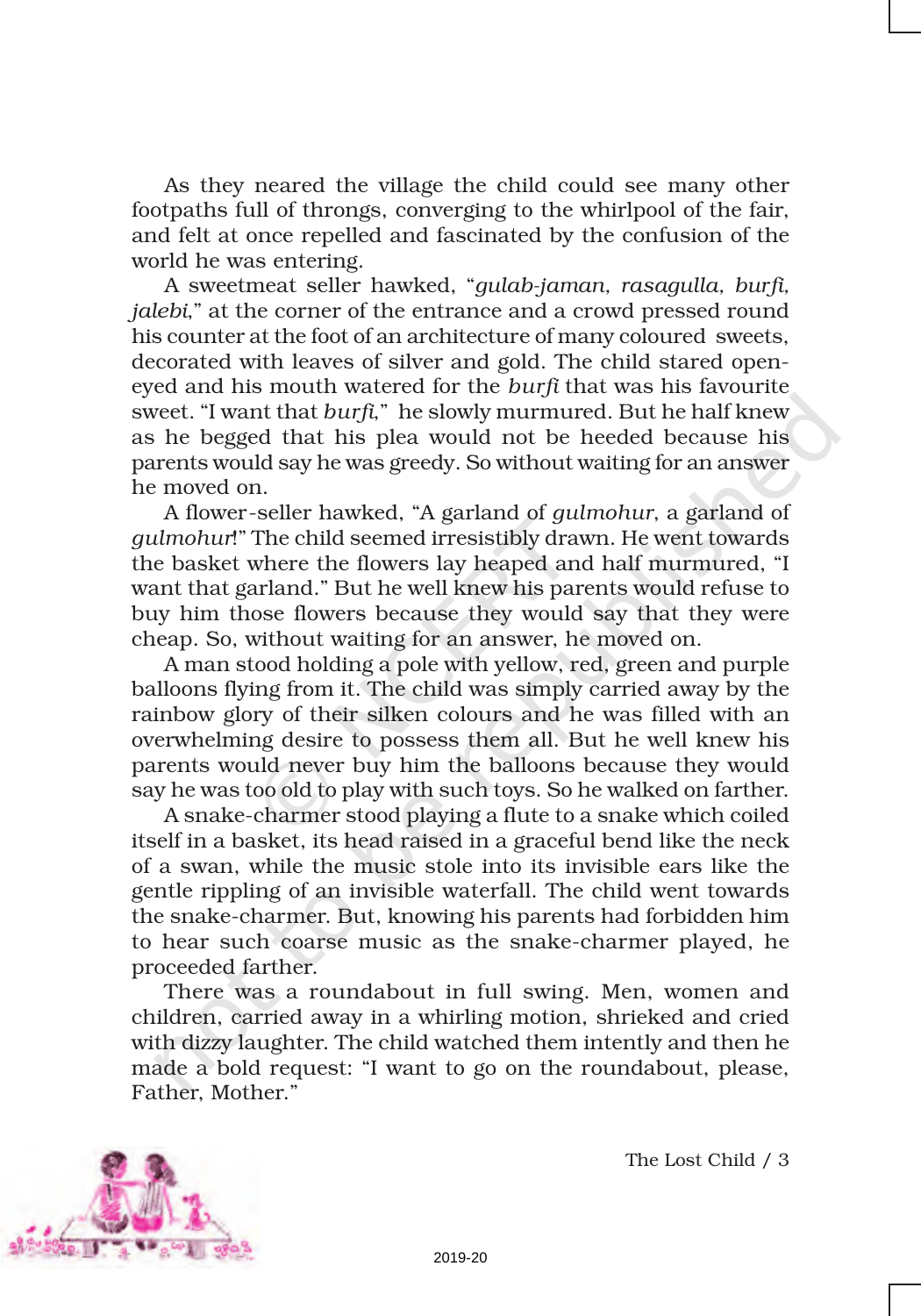There was no reply. He turned to look at his parents. They were not there, ahead of him. He turned to look on either side. They were not there. He looked behind. There was no sign of them.

A full, deep cry rose within his dry throat and with a sudden jerk of his body he ran from where he stood, crying in real fear, "Mother, Father." Tears rolled down from his eyes, hot and fierce; his flushed face was convulsed with fear. Panic-stricken, he ran to one side first, then to the other, hither and thither in all directions, knowing not where to go. "Mother, Father," he wailed. His yellow turban came untied and his clothes became muddy.

Having run to and fro in a rage of running for a while, he stood defeated, his cries suppressed into sobs. At little distances on the green grass he could see, through his filmy eyes, men and women talking. He tried to look intently among the patches of bright yellow clothes, but there was no sign of his father and mother among these people, who seemed to laugh and talk just for the sake of laughing and talking.

He ran quickly again, this time to a shrine to which people seemed to be crowding. Every little inch of space here was congested with men, but he ran through people's legs, his little sob lingering: "Mother, Father!" Near the entrance to the temple, however, the crowd became very thick: men jostled each other, heavy men, with flashing, murderous eyes and hefty shoulders. The poor child struggled to thrust a way between their feet but, knocked to and fro by their brutal movements, he might have been trampled underfoot, had he not shrieked at the highest pitch of his voice, "Father, Mother!" A man in the surging crowd heard his cry and, stooping with great difficulty, lifted him up in his arms.

"How did you get here, child? Whose baby are you?" the man asked as he steered clear of the mass. The child wept more bitterly than ever now and only cried, "I want my mother, I want my father!"

The man tried to soothe him by taking him to the roundabout. "Will you have a ride on the horse?" he gently asked as he approached the ring. The child's throat tore into a thousand shrill sobs and he only shouted, "I want my mother, I want my father!"



4 / Moments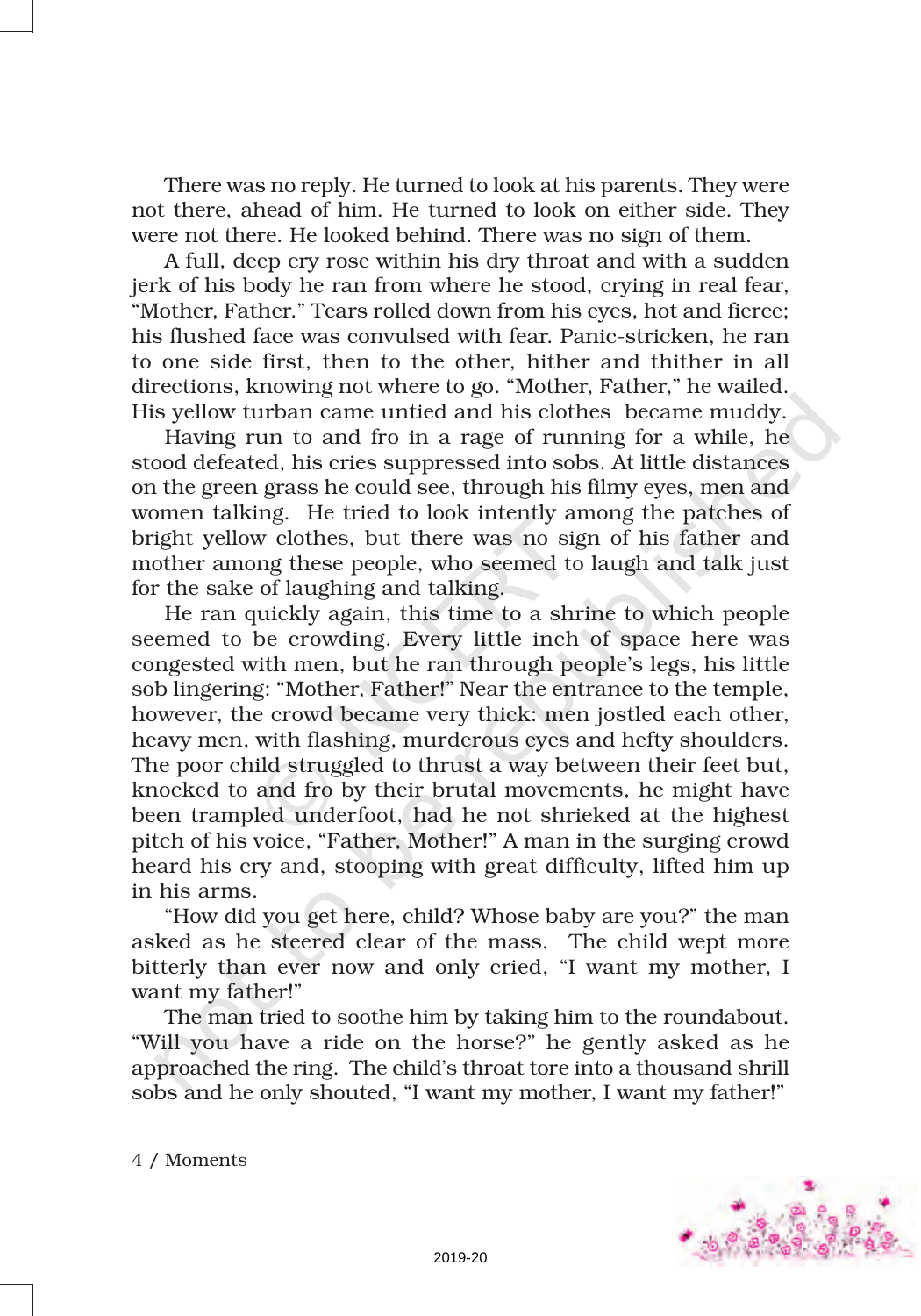

The man headed towards the place where the snake-charmer still played on the flute to the swaying cobra. "Listen to that nice music, child!" he pleaded. But the child shut his ears with his fingers and shouted his double-pitched strain: "I want my mother, I want my father!" The man took him near the balloons, thinking the bright colours of the balloons would distract the child's attention and quieten him. "Would you like a rainbowcoloured balloon?" he persuasively asked. The child turned his eyes from the flying balloons and just sobbed, "I want my mother, I want my father!"

The man, still trying to make the child happy, bore him to the gate where the flower-seller sat. "Look! Can you smell those nice flowers, child! Would you like a garland to put round your neck?"



The Lost Child / 5